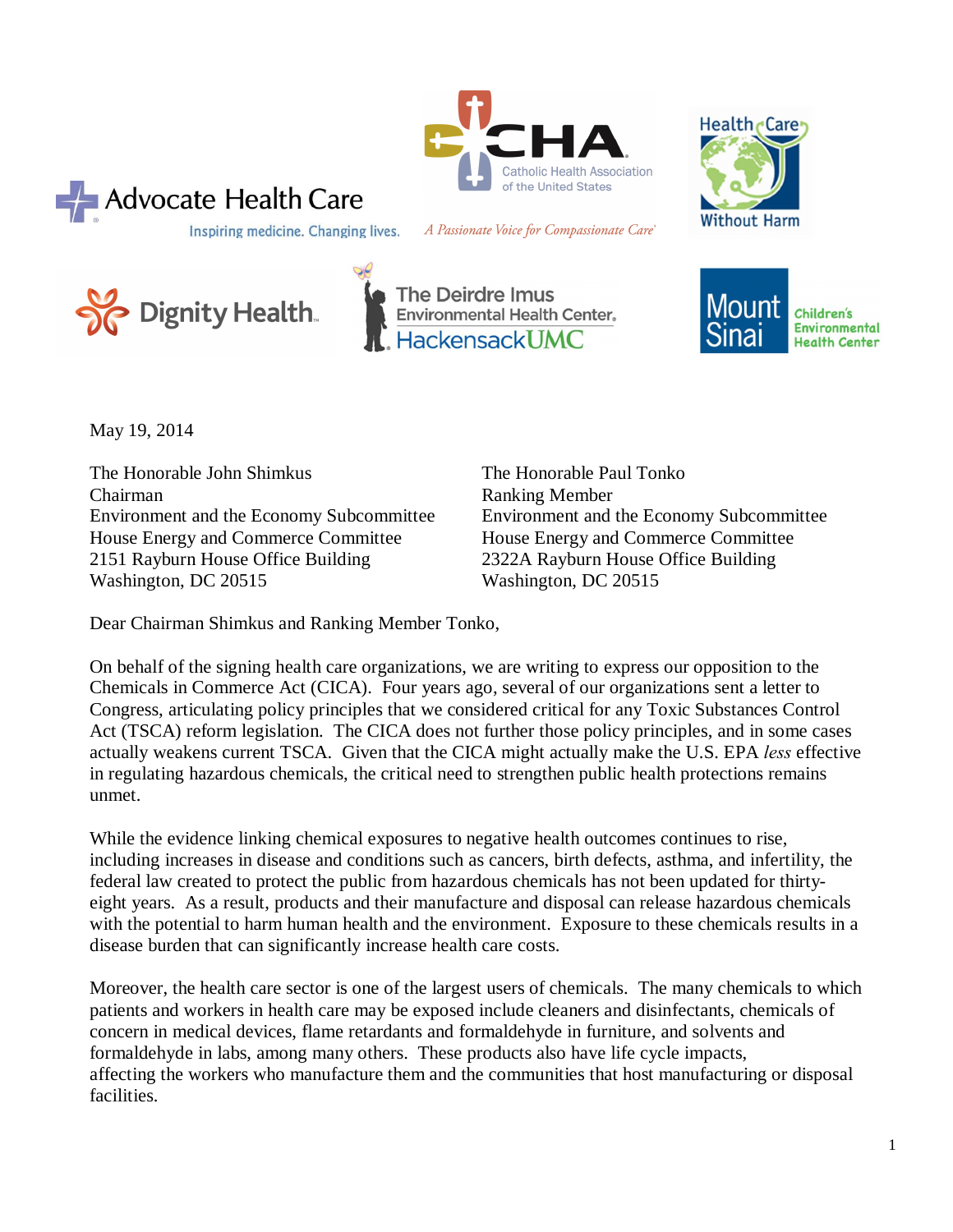The health care sector has been a leader in transitioning to safer products when information is available and when safer alternatives exist. Yet both the lack of information on the chemical ingredients in products and safety testing of those ingredients hamper our efforts to implement changes. While successfully shifting the market to safer alternatives in some cases, the actions of the health care sectorô and those of other business sectorsô alone will not result in the type of protections needed to adequately protect human health and the environment. Changes to the existing regulatory system should accompany the efforts underway by those in the marketplace.

We are deeply concerned that the CICA fails to embrace the following policy principles, which would more appropriately shift the burdens created by the current system:

· **Ensure chemical manufacturers demonstrate the safety of their products:** Chemical manufacturers should be required to demonstrate the safety of their products based on a standard that explicitly requires the protection of the most vulnerable populations, including children, workers, pregnant women, and fenceline communities located closest to industrial sources of chemical contamination. Like TSCA, the CICA does not require protection for these groups from chemicals that present a significant risk of harm to human health.

· **Take immediate action on the worst chemicals:** Some chemicals, including persistent, bioaccumulative toxicants (PBTs), are too hazardous to continue using because of the harm they can do to human health and the environment. The U.S. EPA should be given the authority to immediately phase out the use of the worst chemicals to which people can be exposed and should act upon that authority expeditiously. Under the CICA, even if U.S. EPA determines that a chemical poses an unreasonable risk of harm, the agency has to meet a series of requirements that would make it virtually impossible to restrict the use of even the most harmful chemicals.

· **Require and disclose basic information for all chemicals:** Chemical manufacturers should be required to provide full information on the health and environmental hazards associated with their chemicals, how they are used, and the ways that the public or workers could be exposed. The U.S. EPA should be required to make such data easily accessible to the public. Worse than even TSCA, the CICA contains broad protections for information claimed as confidential, including chemical identity. It also would effectively grandfather all information claimed confidential without substantiation during the 35 years of implementing TSCA.

Our organizations are committed not only to healing, but to prevention. Addressing the shortcomings of the chemical regulatory system is one of the most critical initiatives to prevent disease and to protect public health.

We urge the Energy and Commerce Committee to propose meaningful reform of the Toxic Substances Control Act that would enable the U.S. EPA to protect public health and the environment.

Sincerely, Advocate Health Care Catholic Health Association of the United States Deirdre Imus Environmental Health Center at Hackensack University Medical Center Dignity Health Health Care Without Harm Mt. Sinai Children $\alpha$  Environmental Health Center